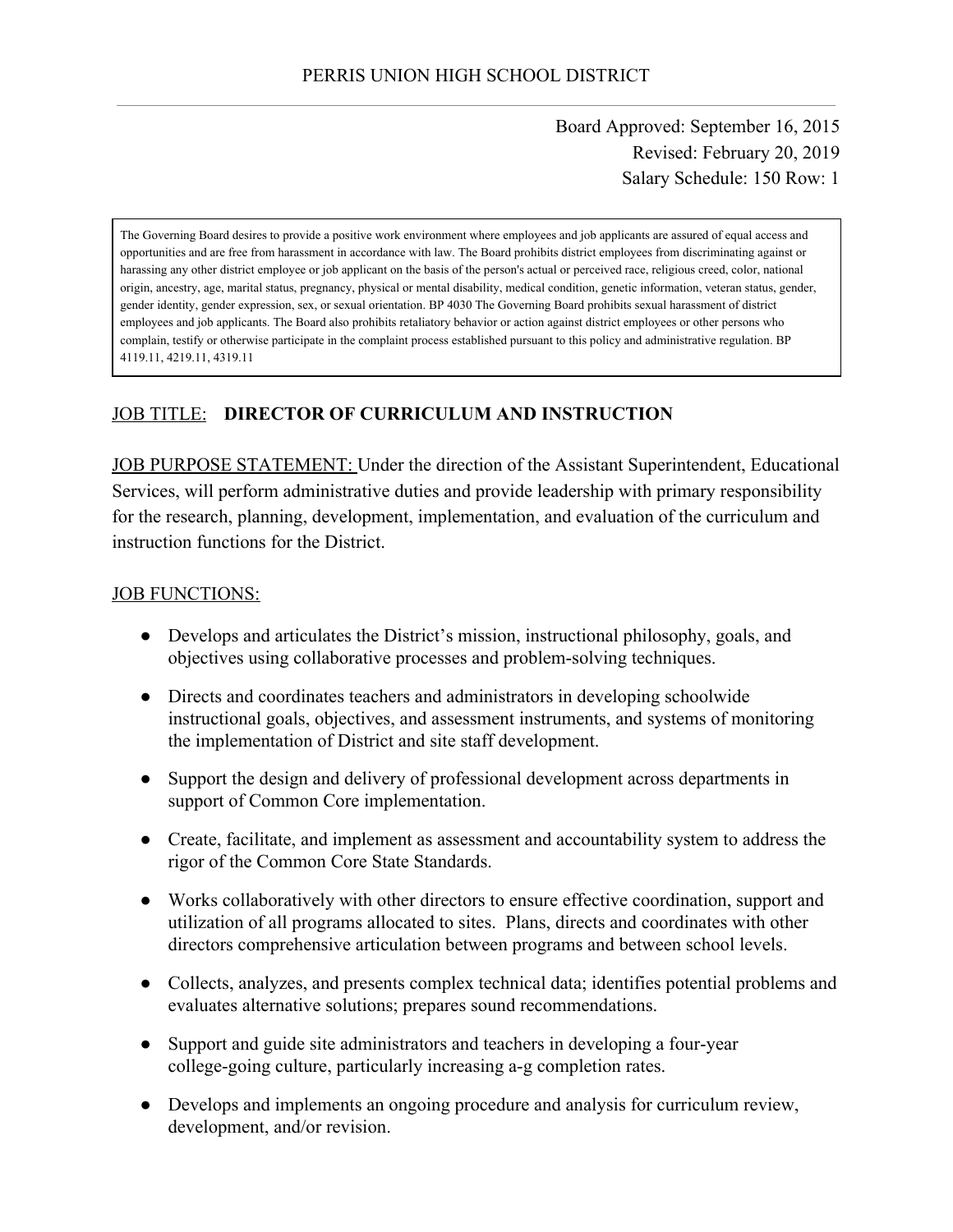# JOB TITLE: **DIRECTOR OF CURRICULUM AND INSTRUCTION** Page 2 of 4

#### JOB FUNCTIONS - continued:

- Coordinates and supervises the revision of the Course of Study.
- Manages and controls the examination, evaluation, adoption, purchase and utilization of instructional resources.
- Plans and implements professional development activities for certificated and classified employees, including research-based instructional practices, and assisting site administrators and teachers in planning staff development activities at the school level.
- Coordinates response to intervention.
- Coordinates with site principals to plan and implement academic support programs.
- May secures consultants, specialists, grants and other community resources in attaining objectives.
- Establishes and maintains effective working relationships with staff and other persons contacted through the course of work
- Perform other duties as assigned

# KNOWLEDGE AND ABILITIES:

#### Knowledge of:

- Leadership development
- Curricular planning and development.
- Essential components of school innovation.
- Instructional techniques, methods and materials.
- Instructional technologies.
- Coaching strategies.
- The elements of Program Improvement.
- Principles, practices and techniques of problem-solving and conflict resolution.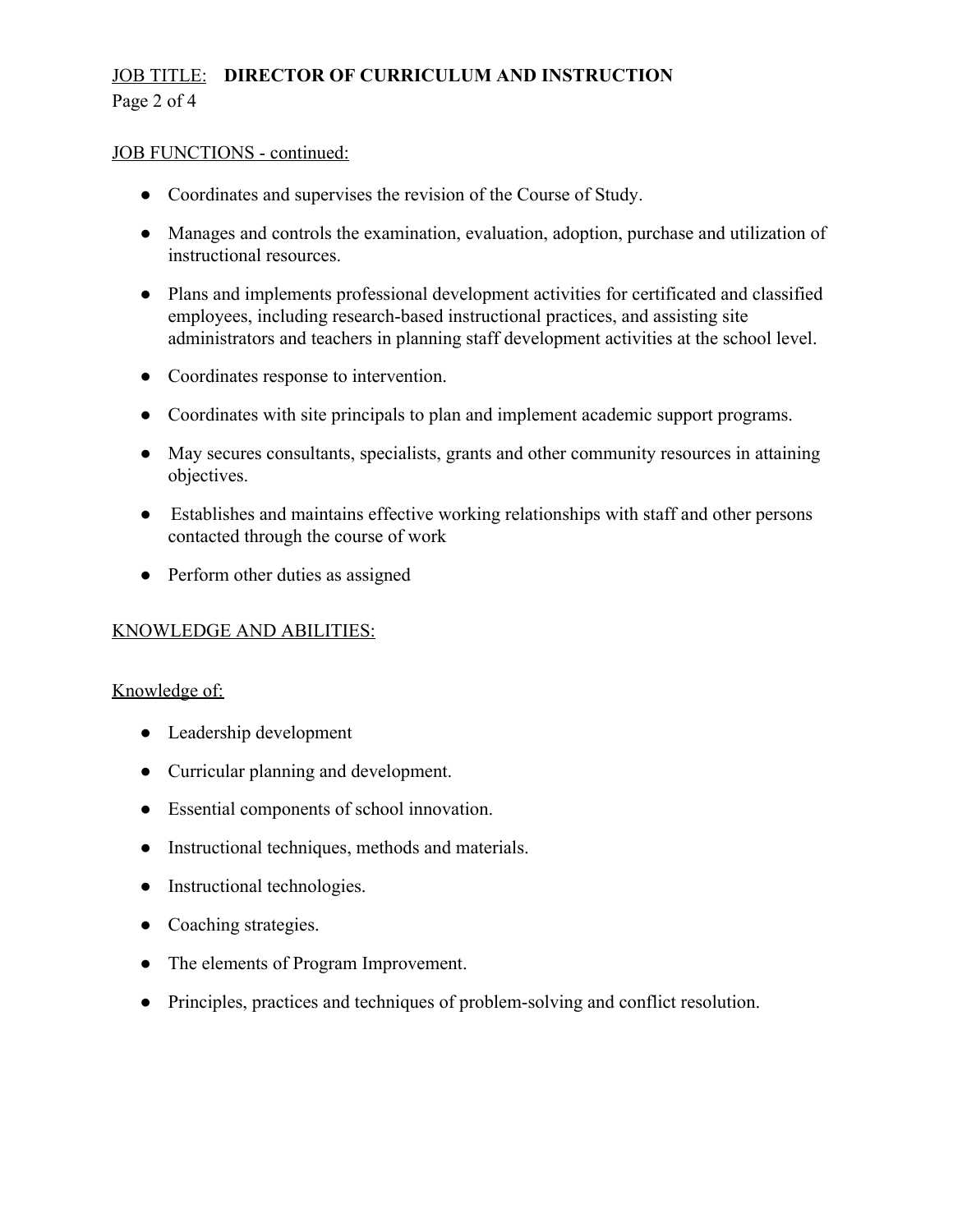# JOB TITLE: **DIRECTOR OF CURRICULUM AND INSTRUCTION** Page 3 of 4

### KNOWLEDGE AND ABILITIES - continued:

### Ability to:

- Organize and present ideas effectively in oral and written form
- Maintain effective, cooperative working relationships with Educational Services and site personnel.
- Collect and analyze data and information.
- Analyze situations carefully and adopt effective courses of action.
- Supervise, train and evaluate assigned personnel.
- Prepare and present staff development sessions in the assigned areas of responsibility.
- Interpret and apply Administrative and School Board policies, laws and regulations.
- Prepare clear, complete, concise general and statistical reports.
- Prepare and implement systems and procedures related to assigned areas of responsibility

### Physical Abilities:

- Visual ability to read handwritten or typed documents, and the display screen of various office equipment and machines Able to communicate and obtain information in English
- Able to sit (for sustained period of time), stand, stoop, kneel, bend, lift (25 pounds), carry (25 pounds), and walk
- Able to climb slopes, stairs, steps, ramps and ladders
- Able to operate office machines and equipment in a safe and effective manner

# JOB QUALIFICATIONS:

# Education Required:

- A valid California Administrative Services Credential and secondary teaching credential.
- Master's Degree or higher in educational administration or curriculum is desireable.

# Experience Required:

- Five (5) or more years of successful teaching experience, secondary-level preferred.
- Three (3) or more years of successful administrative experience as a site principal, secondary-level preferred.